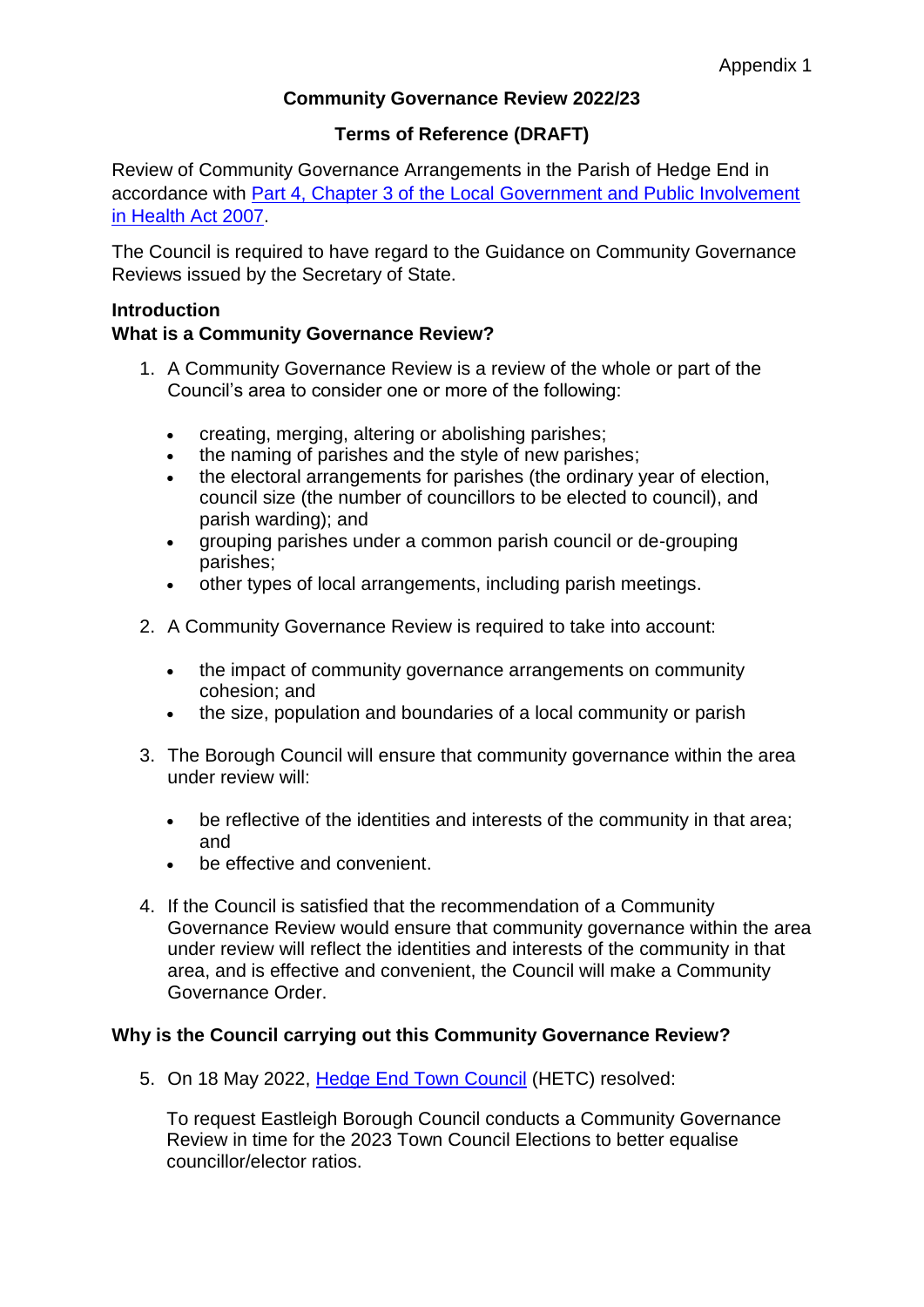#### **Scope of the Review**

- 6. The Review will consider the ward boundaries and equalisation of the councillor/elector ratio for Hedge End Town Council.
- 7. The current ward boundaries for Hedge End Town Council are shown in appendix 2.

## **Consultation**

#### **How the council proposes to conduct consultations during the Review?**

- 8. Before making any recommendations or publishing final proposals, the Council will consult local government electors for the area under review and any other person or body (including a local authority) which appears to the Council to have an interest in the review. The Council will therefore:
	- publish a Notice and these Terms of Reference on the Council's website and arrange for copies to be available for public inspection at Eastleigh House, Upper Market Street, Eastleigh, SO50 9YN during normal office hours;
	- send a copy of the Notice and these Terms of Reference to the Parish Clerk
	- seek to arrange for the notice to be published on the parish council website(s) and notice boards; and
	- send a copy of the Notice and these Terms of Reference to all local Members of Parliament.
- 9. Before making any recommendations, the Council will take account of any representations received. The Council will publish its recommendations as soon as practicable and take such steps as it considers sufficient to ensure that persons who may be interested in the Community Governance Review are informed of the recommendations and the reasons behind them.
- 10.The Council will notify each consultee and any other persons or bodies who have made written representations of the outcome of the Review.

#### **Timetable for the Community Governance Review**

- 11.The Council has to complete a Community Governance Review within twelve months from the day on which the Council publishes the Terms of Reference. A Community Governance Review is concluded on the day on which the Council publishes the recommendations made by the Community Governance Review.
- 12.Following a decision made at the meeting of Administration Committee on 27 June 2022, the timetable for the Review is as follows: